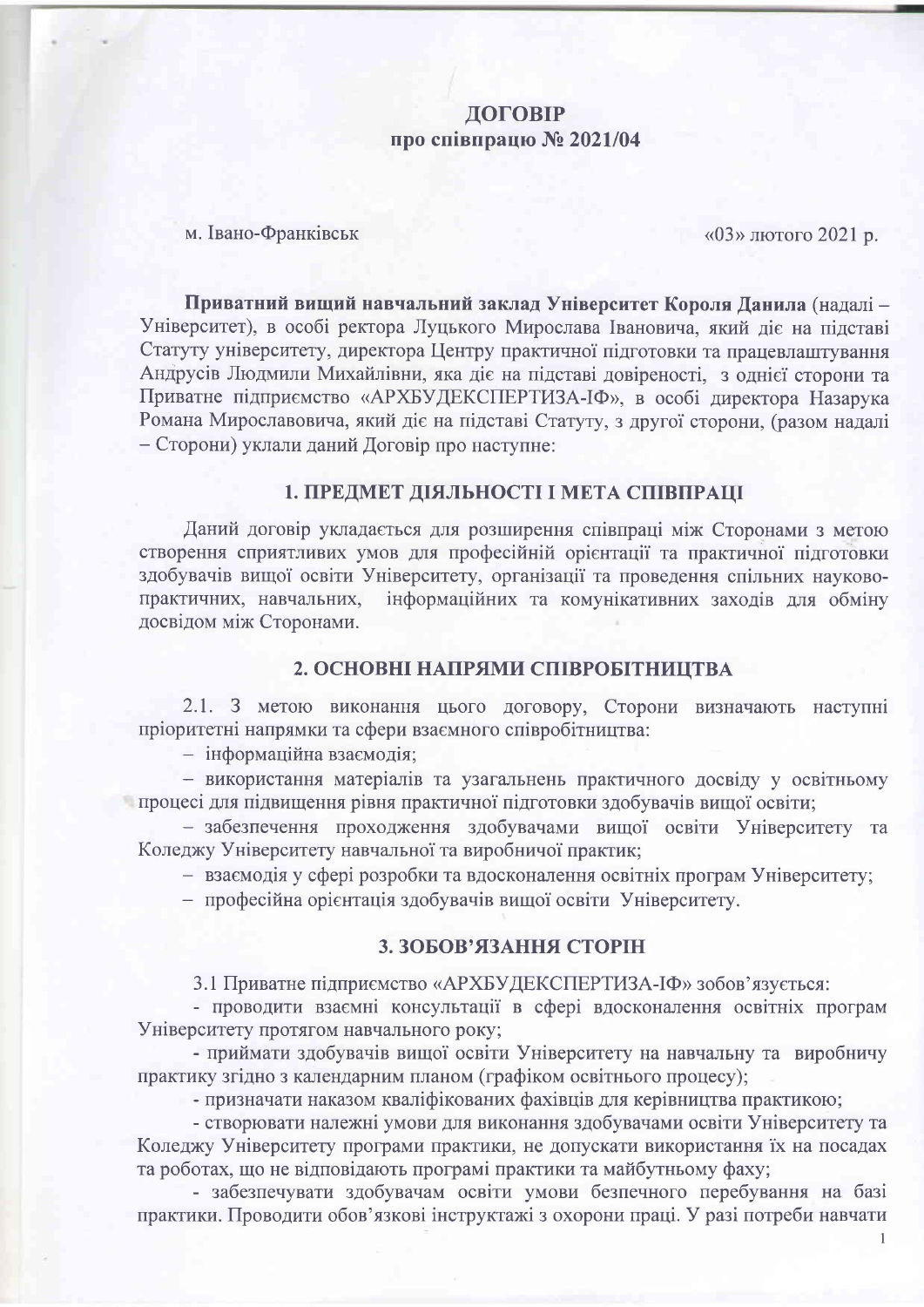здобувачів освіти безпечних методів праці;

- надавати здобувачам освіти можливість користуватися наявною ресурсною базою, необхідною документацією для виконання програми практики;

- надавати здобувачам освіти можливість збору інформації для виконання кваліфікаційних робіт (проєктів) за результатами діяльності Приватного підприємства «АРХБУДЕКСПЕРТИЗА-IФ», яка не є комерційною таємницею, на підставі індивідуального завдання;

- забезпечити облік виходів на базу практики здобувачів освіти. Про всі порушення трудової дисципліни, правил внутрішнього розпорядку та про інші порушення повідомляти Університет;

- після завершення практичної підготовки надати відгук на кожного здобувача освіти, в котрому відобразити виконання програми практики, якість підготовленого ним звіту тощо.

3.2. Проходження здобувачами вищої освіти навчальної, виробничої практик на базі практики відбувається на безоплатній основі.

# 3.2. Університет зобов'язується:

- до початку практики надати базі практики програму практики та список здобувачів освіти, яких направляються на практичну підготовку;

- призначити керівниками практики кваліфікованих науково-педагогічних працівників:

- забезпечити додержання здобувачами вищої освіти трудової дисципліни та правил внутрішнього трудового розпорядку;

- сприяти використанню матеріалів та узагальнень практичного досвіду спільних досліджень в освітньому, науковому, навчально-виховному процесах.

# 4. СТРОК ДІЇ ДОГОВОРУ

4.1. Даний Договір вступає в силу з моменту його підписання Сторонами та діє протягом трьох календарних років. Дія даного Договору автоматично продовжується на тих же умовах, на кожний наступний календарний рік за відсутності заперечення будь-якої із сторін.

4.3. Дію даного Договору може бути припинено достроково за взаємною згодою сторін. Договір вважається припиненим з дня укладення додаткової угоди про розірвання договору.

4.4. Дію даного Договору може бути припинено достроково в односторонньому порядку за умови письмового повідомлення іншої сторони за 20 календарних днів до дати припинення угоди.

## 5. ВІДПОВІДАЛЬНІСТЬ СТОРІН ТА ПОРЯДОК ВИРІШЕННЯ СПІРНИХ ПИТАНЬ

5.1. Сторони відповідають за невиконання покладених на них обов'язків щодо організації і проведення практики згідно із чинним законодавством України.

5.2. Розбіжності та суперечки, які виникають з питань, що є предметом цього Договору, вирішуються шляхом переговорів.